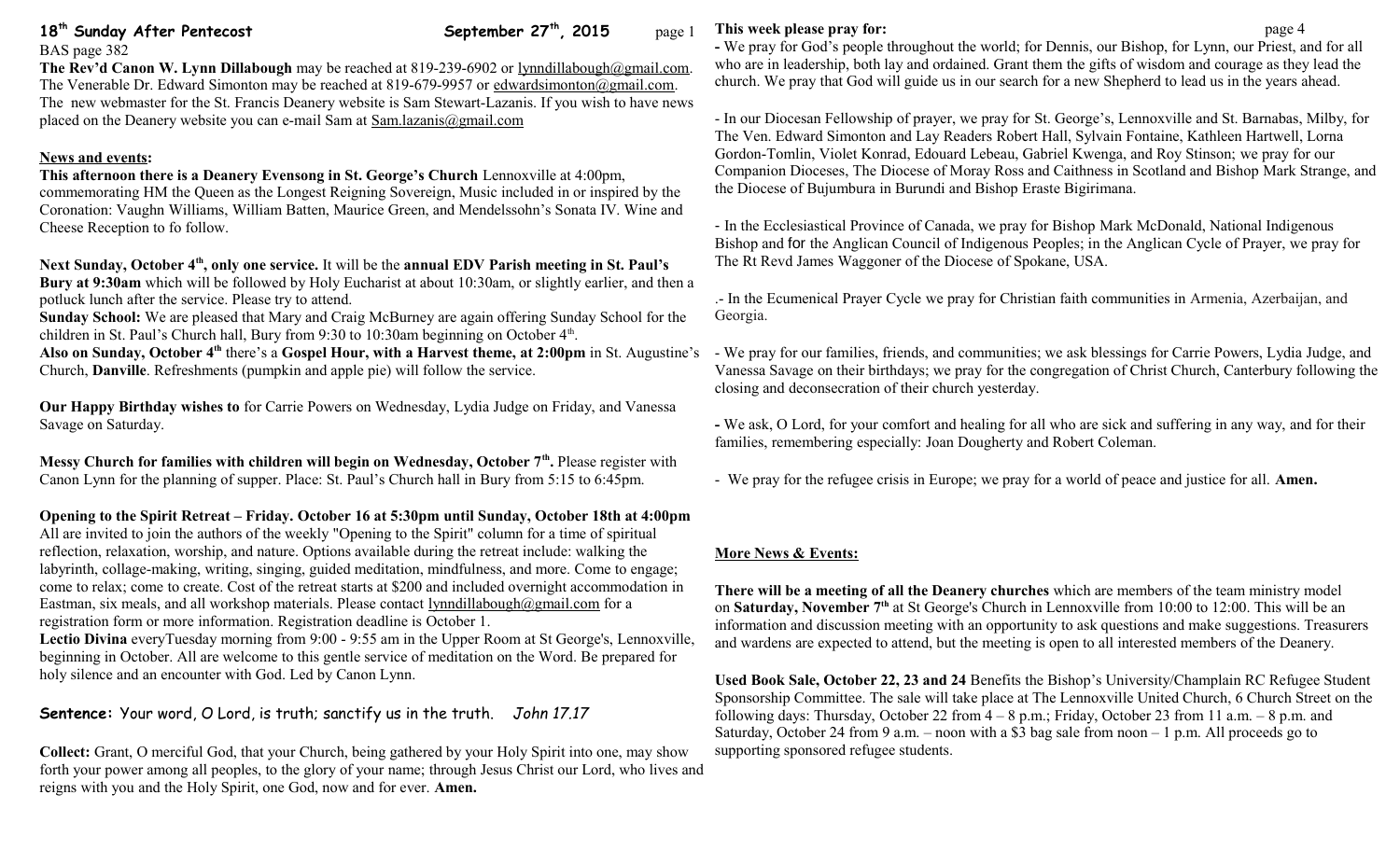**A Reading from the Book of Job…**There was once a man in the land of Uz whose name was Job. That man was blameless and upright, one who feared God and turned away from evil. 2One day the heavenly beings came to present themselves before the Lord, and Satan also came among them to present himself before the Lord.<sup>2</sup>The Lord said to Satan, "Where have you come from?" Satan answered the Lord, "From going to and fro on the earth, and from walking up and down on it."<sup>3</sup>The Lord said to Satan, "Have you considered my servant Job? There is no one like him on the earth, a blameless and upright man who fears God and turns away from evil. He still persists in his integrity, although you incited me against him, to destroy him for no reason."<sup>4</sup>Then Satan answered the Lord, "Skin for skin! All that people have they will give to save their lives.<sup>5</sup>But stretch out your hand now and touch his bone and his flesh, and he will curse you to your face."<sup>6</sup>The Lord said to Satan, "Very well, he is in your power; only spare his life." <sup>7</sup>So Satan went out from the presence of the Lord, and inflicted loathsome sores on Job from the sole of his foot to the crown of his head.<sup>8</sup>Job took a potsherd with which to scrape himself, and sat among the ashes.<sup>9</sup>Then his wife said to him, "Do you still persist in your integrity? Curse God, and die."<sup>10</sup>But he said to her, "You speak as any foolish woman would speak. Shall we receive the good at the hand of God, and not receive the bad?" In all this Job did not sin with his lips. *Job 1:1; 2:1-10*

#### **Psalm 26 page 734**

**A Reading from the Letter to the Hebrews…**Long ago God spoke to our ancestors in many and various ways by the prophets, <sup>2</sup>but in these last days he has spoken to us by a Son, whom he appointed heir of all things, through whom he also created the worlds.<sup>3</sup>He is the reflection of God's glory and the exact imprint of God's very being, and he sustains all things by his powerful word. When he had made purification for sins, he sat down at the right hand of the Majesty on high, <sup>4</sup> having become as much superior to angels as the name he has inherited is more excellent than theirs.  $2 \text{ }^5$ Now God did not subject the coming world, about which we are speaking, to angels. But some has testified somewhere, "What are human beings that you are mindful of them, or mortals, that you care for them?<sup>7</sup>You have made them for a little while lower than the angels; you have crowned them with glory and honor,<sup>8</sup> subjecting all things under their feet." Now in subjecting all things to them, God left nothing outside their control. As it is, we do not yet see everything in subjection to them, <sup>9</sup>but we do see Jesus, who for a little while was made lower than the angels, now crowned with glory and honor because of the suffering of death, so that by the grace of God he might taste death for everyone. <sup>10</sup>It was fitting that God, for whom and through whom all things exist, in bringing many children to glory, should make the pioneer of their salvation perfect through sufferings.<sup>11</sup>For the one who sanctifies and those who are sanctified all have one Father. For this reason Jesus is not ashamed to call them brothers and sisters, <sup>12</sup>saying, "I will proclaim your name to my brothers and sisters, in the midst of the congregation I will praise you." *Hebrews 1:1-4; 2:5-12*

**The Holy Gospel of our Lord Jesus Christ according to Mark…**<sup>2</sup>Some Pharisees came, and to test him they asked, "Is it lawful for a man to divorce his wife?"<sup>3</sup>He answered them, "What did Moses command you?"<sup>4</sup>They said, "Moses allowed a man to write a certificate of dismissal and to divorce her."<sup>5</sup>But Jesus said to them, "Because of your hardness of heart he wrote this commandment for you.<sup>6</sup>But from the beginning of creation, 'God made them male and female.'<sup>7</sup>'For this reason a man shall leave his father and mother and be joined to his wife,<sup>8</sup> and the two shall become one flesh.' So they are no longer two, but one flesh.<sup>9</sup>Therefore what God has joined together, let no one separate." <sup>10</sup>Then in the house the disciples asked him again about this matter.<sup>11</sup>He said to them, "Whoever divorces his wife and marries another commits adultery against her;<sup>12</sup>and if she divorces her husband and marries another, she commits adultery." <sup>13</sup>People were bringing little children to him in order that he might touch them; and the disciples spoke sternly to them.<sup>14</sup>But when Jesus saw this, he was indignant and said to them, "Let the little children come to me; do not stop them; for it is to such as these that the kingdom of God belongs.<sup>15</sup>Truly I tell you, whoever does not receive the kingdom of God as a little child will never enter it."<sup>16</sup>And he took them up in his arms, laid his hands on them, and blessed them. *Mark 10:2-16* 

**A short reflection on the gospel:** In our Gospel lesson for today, Jesus takes on the casual attitude of the Jewish leaders about divorcing a wife. In that setting, a woman could not divorce her husband. Only the man had the legal right to divorce his wife. They knew that fact very well when they asked the question "is it lawful for a man to divorce his wife?" Notice they asked "is it lawful?", not "is it godly?" or "is it right?" or "is it harmful?" They seemed to approach it as a matter on a par with dividing up the family inheritance. Jesus knew what they were up to, so he had them repeat it for him: "Moses allowed a man to write a certificate of dismissal and to divorce her." In this case, the Law wasn't prescribing divorce, it was trying to protect the woman by making the husband give her some way to be able to remarry. If not, she would have been reduced to a life of begging or worse to support herself. But Jesus went to the heart of the matter, literally. He knew that their casual attitude toward sending a wife away was one that came from their hard hearts. In other words, it was a selfish act that created suffering for the wife, and they couldn't care less. He confronted them with the fact that "from the beginning" it was not the case. They appealed to legalistic hairsplitting, and he trumped them by going back to the Creator's original intention for marriage. Jesus says that God's intention for marriage was to create one family out of two separate people. It was intended to unite two people in such a way as to make it as if they were one person. But he goes even further than that. They wanted to talk about the "Law," so he trumped them again. They cited an off-handed stipulation of Moses regarding divorce and remarriage (Deut. 24:1-4), and he appealed to the Ten Commandments! He said that for a man to casually divorce his wife was the equivalent of committing adultery against her! Once again, it was the casual, hard-hearted, selfish attitude that Jesus was addressing. When a man sent his wife away due to selfish reasons, he not only did her irreparable harm, he also violated the Creator's intention for marriage, and thus was guilty of committing adultery.

Divorce is an unfortunate and painful reality in our world. Living in marriage with another human being is anything but easy. These days, both men and women have the "right" to send their spouses away with a "certificate of dismissal." It would be a mistake to think that everyone who divorces does so casually or selfishly.

**Chuckle: One autumn afternoon**, I came home to find two little girls on the steps of my building. Both were crying hard, shedding big tears. Thinking they might be hurt, I dropped my briefcase and quickly went over to them. "Are you all right?" I asked.

Still sobbing, one held up her doll. "My baby's arm came off," she said.

I took the doll and its disjointed arm. After a little effort and luck, the doll was again whole. "Thank you." came a whisper.

Next looking into the tearful eyes of her friend, I asked, "and what's the matter with you, young lady?" She wiped her cheeks. "I was helping her cry," she said.

**If at first you don't succeed,** destroy all evidence that you tried